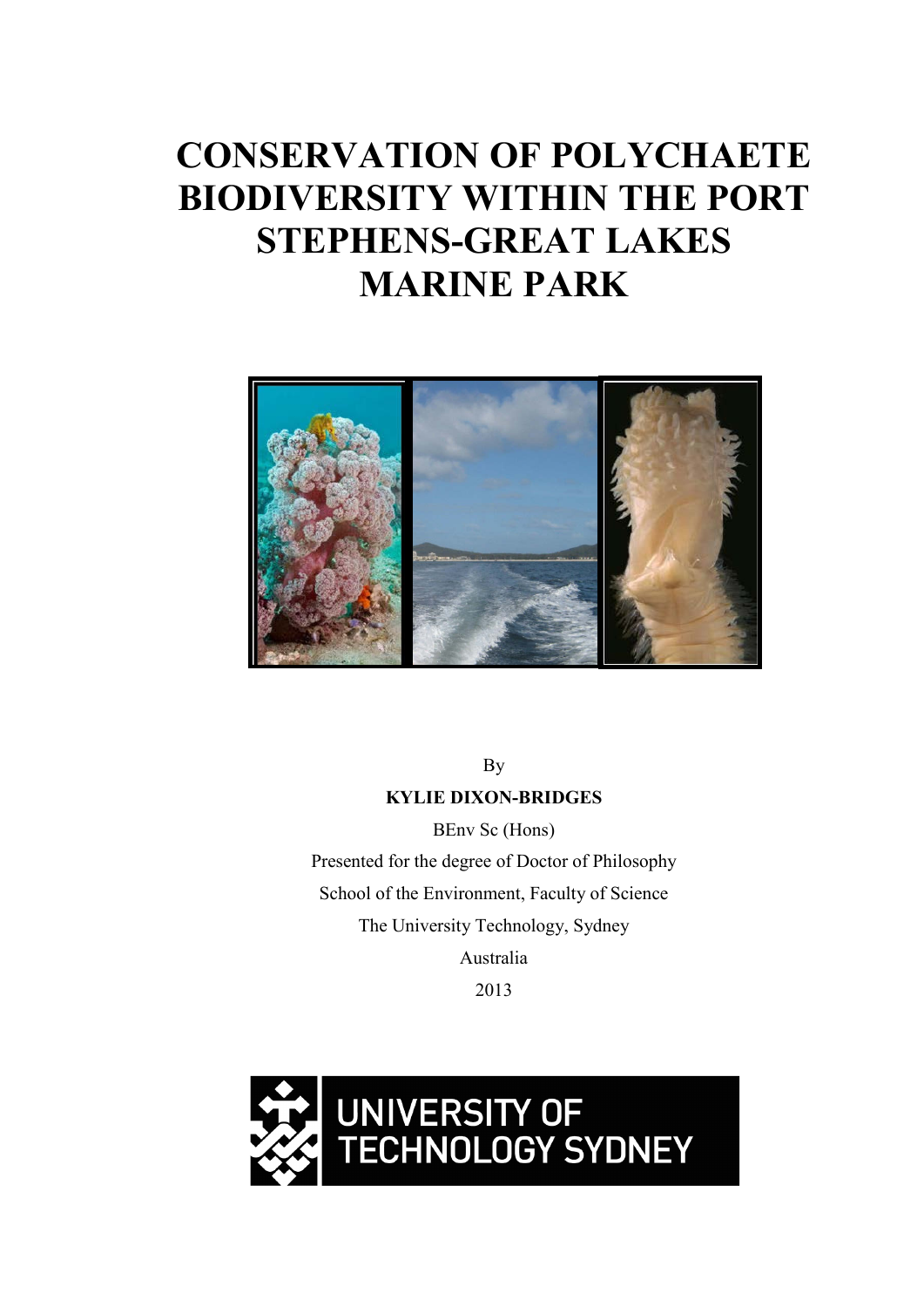### **CERTIFICATE OF ORIGINAL AUTHORSHIP**

*I certify that the work in this thesis has not previously been submitted for a degree nor has it been submitted as part of requirements for a degree except as fully acknowledged within the text.*

*I also certify that the thesis has been written by me. Any help that I have received in my research work and the preparation of the thesis itself has been acknowledged. In addition, I certify that all information sources and literature used are indicated in the thesis.*

*Signature of Student:*

*Date:*

Cover photos from left-right: *Dendronephthya australis* taken by David Harasti, Port Stephens, Australia and *Nephtys triangula* n. sp.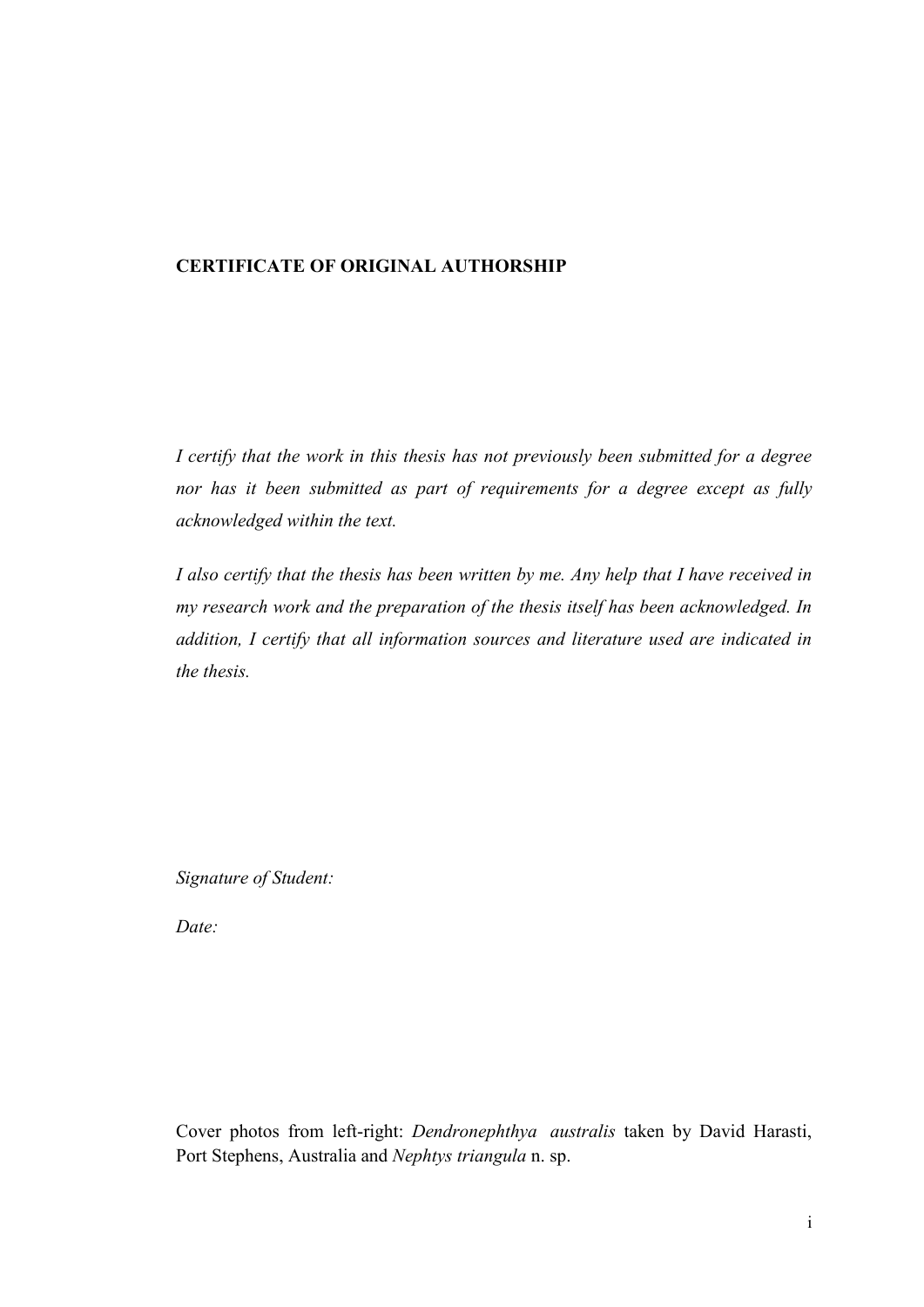*This dissertation is dedicated to the loving memory of my late grandfather* 

*James 'Jim' Dixon*

*You will be forever missed*

*This is also dedicated to my loving parents and husband* 

*I truly couldn't have made it through without your love and support*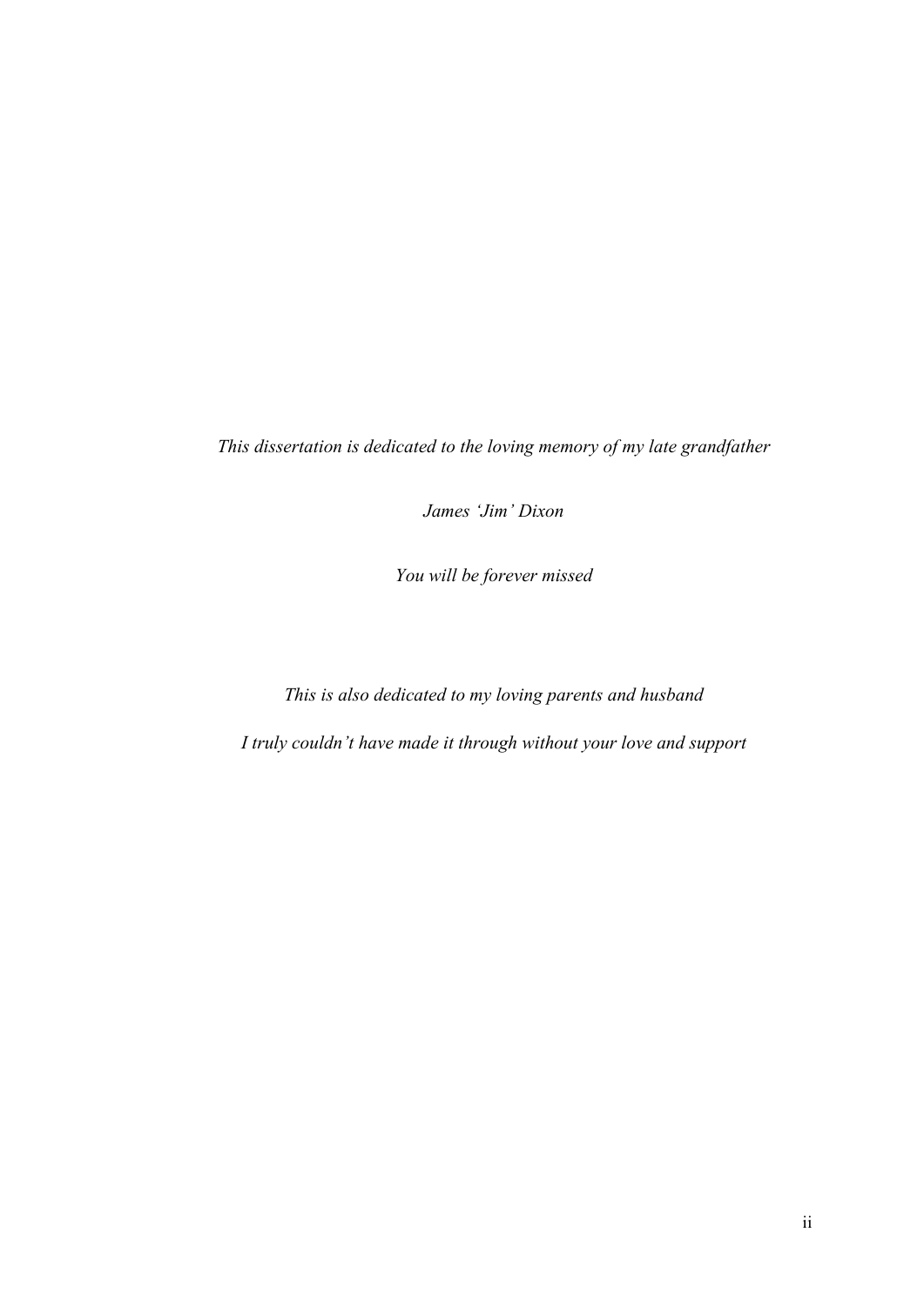#### <span id="page-3-0"></span>**DISCLAIMER**

*This thesis is not considered to be conforming to the requirements of the International Code of Zoological Nomenclature for publication of new species names. New species names used in this thesis are not to be cited prior to their formal publication [see ICZN Chapter 3, Article 8. http://iczn.org/iczn/index.jsp].*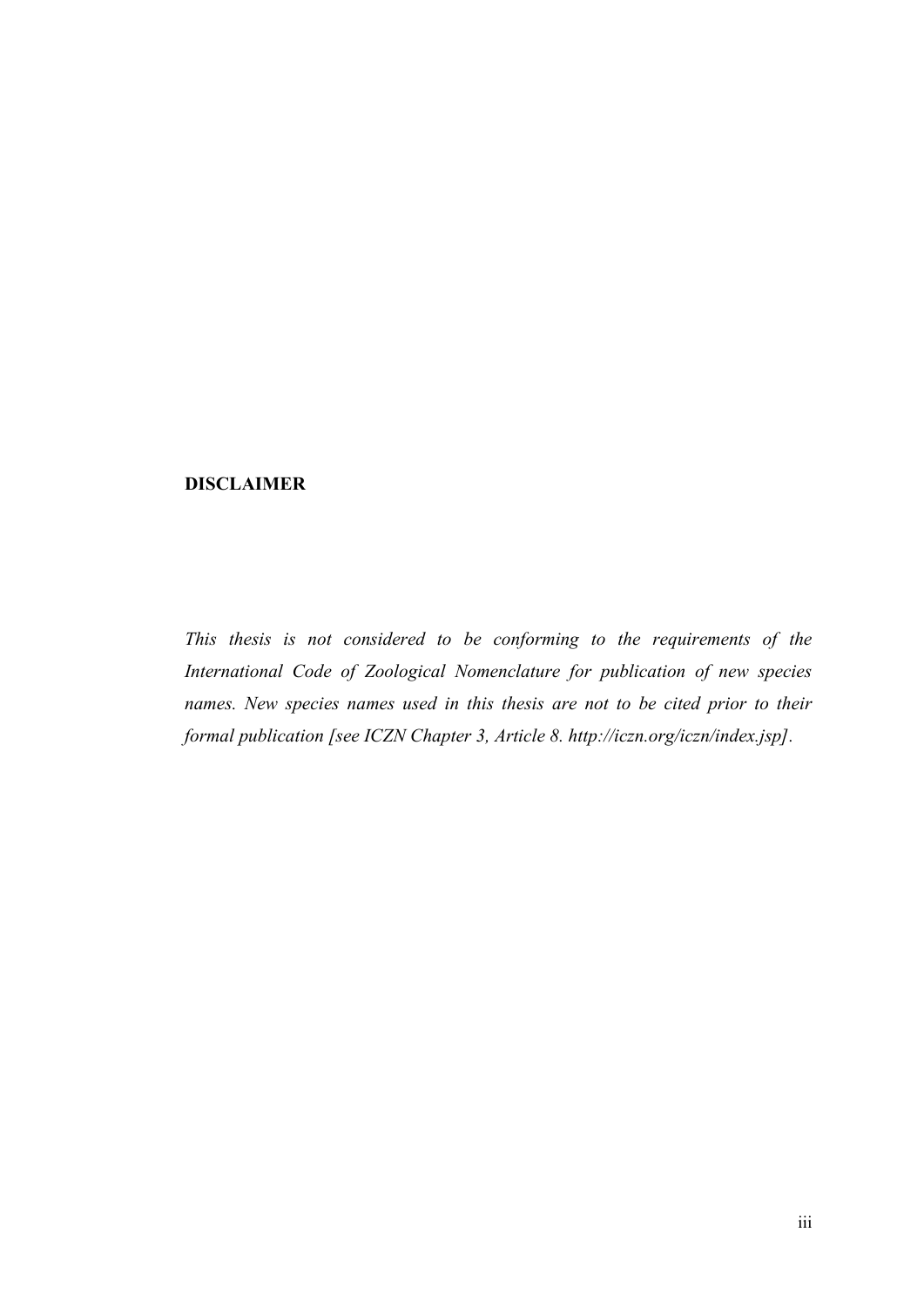## **Acknowledgements**

<span id="page-4-0"></span>I would like to express my upmost admiration and gratitude to both Prof. William Gladstone and Dr. Pat Hutchings, my co-supervisors who carried me through this journey. Their constant support and advice provided me with the backbone to finish this collection of research that will help improve marine park design. Pat has taught me everything I know about polychaete taxonomy and Bill has taught me everything about marine conservation. It has been an absolute pleasure to work with both of you and I thank you with all of my heart.

I would equally like to thank the University of Newcastle and University of Technology, Sydney (UTS). I began this journey at the University of Newcastle then followed Bill to UTS as he took up the position of Head of School. Both establishments provided me with a scholarship, support, a library and equipment of the highest quality. Most notably I would like to thank Prof. Geoff McFarlane from the University of Newcastle for always allowing me access to his lab and sorting equipment. Thank you to Tristan Varman for volunteering for me during my first round of sampling. I would further like to thank UTS for awarding me a scholarship to attend the International Polychaete Conference in Lecce, Italy. This was an experience I will never forget and it was an absolute honour to be able to present my research in front of polychaete royalty!

This research would not have been possible without the unending support of the Australian Museum and its entire staff. Identification and storage of polychaetes would not have been possible without the amazing help of Anna Murray, Stephen Keable, Maria Capa, Hannelore Paxton, Lexie Walker, Kate Attwood, Lauren Hughes, and everyone within the Marine Invertebrates department. Also thank you to Sue Lindsay from the Scanning Electron Microscopy and Microanalytical Unit for patiently spending time with me taking SEMs. I instantly felt welcome every time I visited the museum and help was always at hand, especially from Anna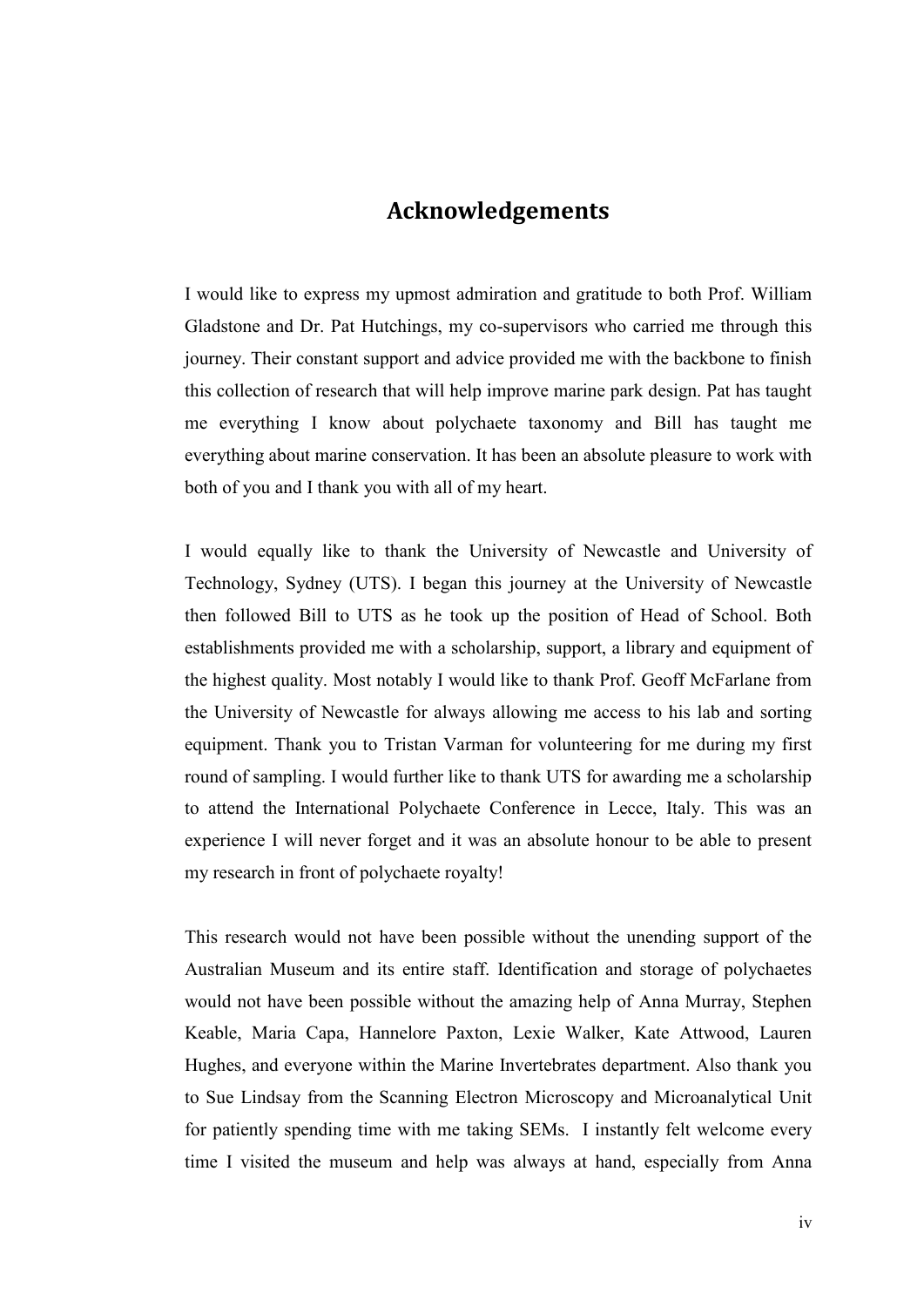Murray. Without access to this amazing wealth of expertise and outstanding equipment this dissertation would not have been possible. Also thank you to the museum for affording me the opportunity to present my research at the annual presentations and to the staff of the Marine Invertebrates department for always attending and supporting me. On a personal note I would also like to give special mention to Kate Attwood, her husband Michael and Lauren Hughes who welcomed me into their home every time I visited the museum. I cannot thank you enough.

I would like to thank the NSW Marine Park Authority and NSW Fisheries for constant support and help in the field. Sampling could not have been completed without the generous contribution of staff and equipment. I cannot thank David Harasti, Chris Gallen and Alan Jordan enough for being so hands on during my research, especially Chris and Dave who didn't mind getting their hands wet and completely muddy while out sampling! All procedures in this thesis involving sampling were done under permits from NSW Fisheries. Thank you for this approval and making this research possible.

Lastly, to my family and friends that I am so lucky to have, thank you from the bottom of my heart. To my dad, Peter Dixon and husband, Dean Bridges who were always ready to get hands on and help in the field, I cannot thank you enough. Many hours were spent on the boat covered in mud, lifting heavy equipment and in the lab sorting through samples purely to help me complete my fieldwork. Also thank you to my dad for assistance with formatting my thesis. To my mum, Ruth Dixon and sister, Lisa Kramazweski who provided constant love and support and helped me so much through this journey, thank you both ever so much. Thank you to my parents-in-law Jenny and Keith Bridges and the entire Bridges family, my sister's family, my nanna Gwen Gibbon and wider Dixon and Gibbon families for always supporting me. Thank you to my dear friends for being there for me throughout this adventure. Much love to you all. Sadly during this journey I lost my grandfather Jim Dixon, my Uncle John Dixon, cat Soxie and horse Anna. You are all very much missed and loved.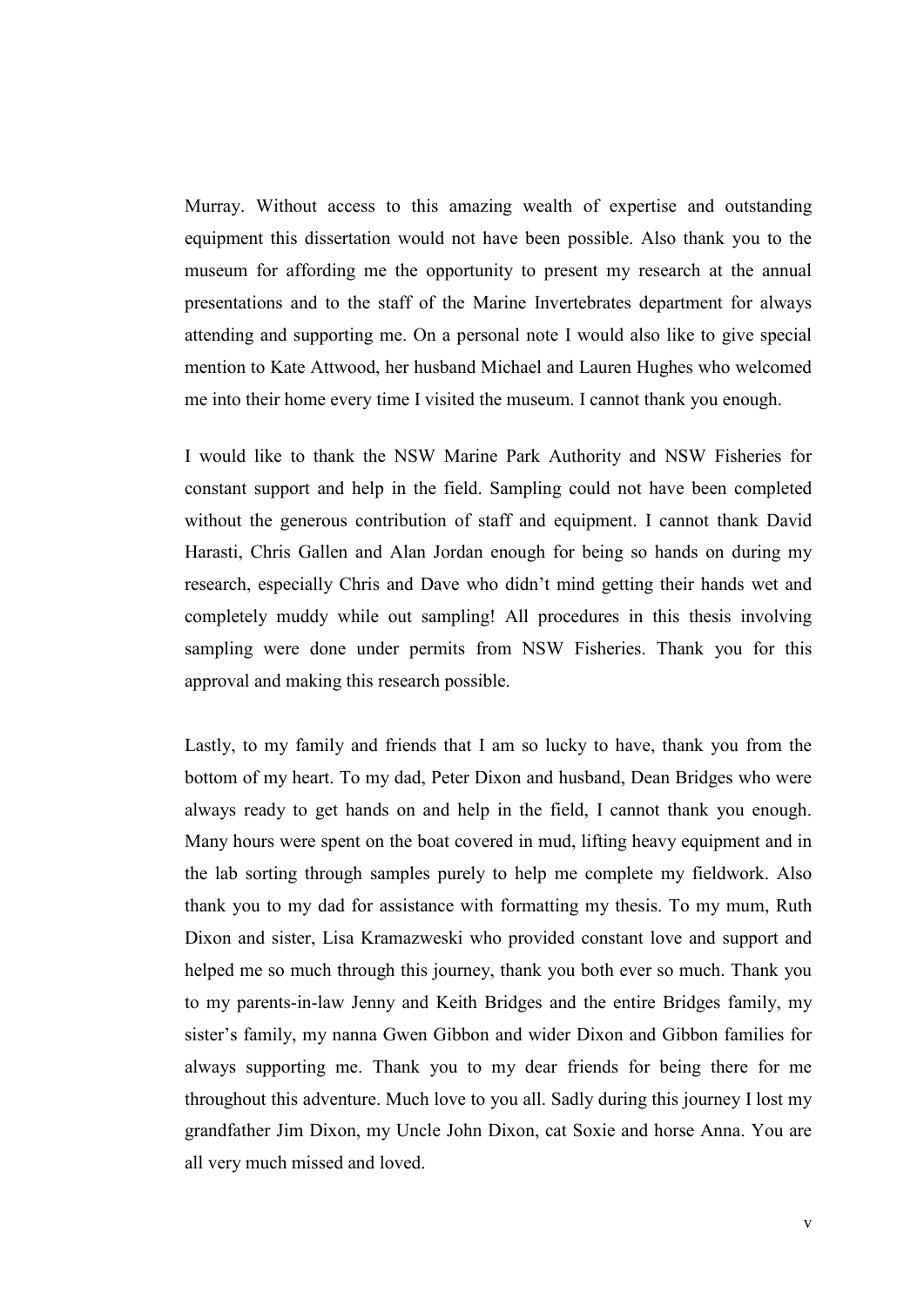## **Table of Contents**

| Chapter 2. Polychaete biodiversity: relationship to environmental variation and                                       |  |
|-----------------------------------------------------------------------------------------------------------------------|--|
|                                                                                                                       |  |
|                                                                                                                       |  |
|                                                                                                                       |  |
|                                                                                                                       |  |
|                                                                                                                       |  |
|                                                                                                                       |  |
|                                                                                                                       |  |
|                                                                                                                       |  |
| Effectiveness of habitat classes as surrogates for biodiversity in marine<br>Chapter 3.                               |  |
|                                                                                                                       |  |
|                                                                                                                       |  |
|                                                                                                                       |  |
|                                                                                                                       |  |
|                                                                                                                       |  |
| The conservation value of soft coral (Dendronephthya australis) beds on<br>Chapter 4.                                 |  |
|                                                                                                                       |  |
|                                                                                                                       |  |
|                                                                                                                       |  |
|                                                                                                                       |  |
|                                                                                                                       |  |
|                                                                                                                       |  |
|                                                                                                                       |  |
| Temporal variation in measures of conservation value within an estuarine<br>Chapter 5.<br>environment <sup>3</sup> 97 |  |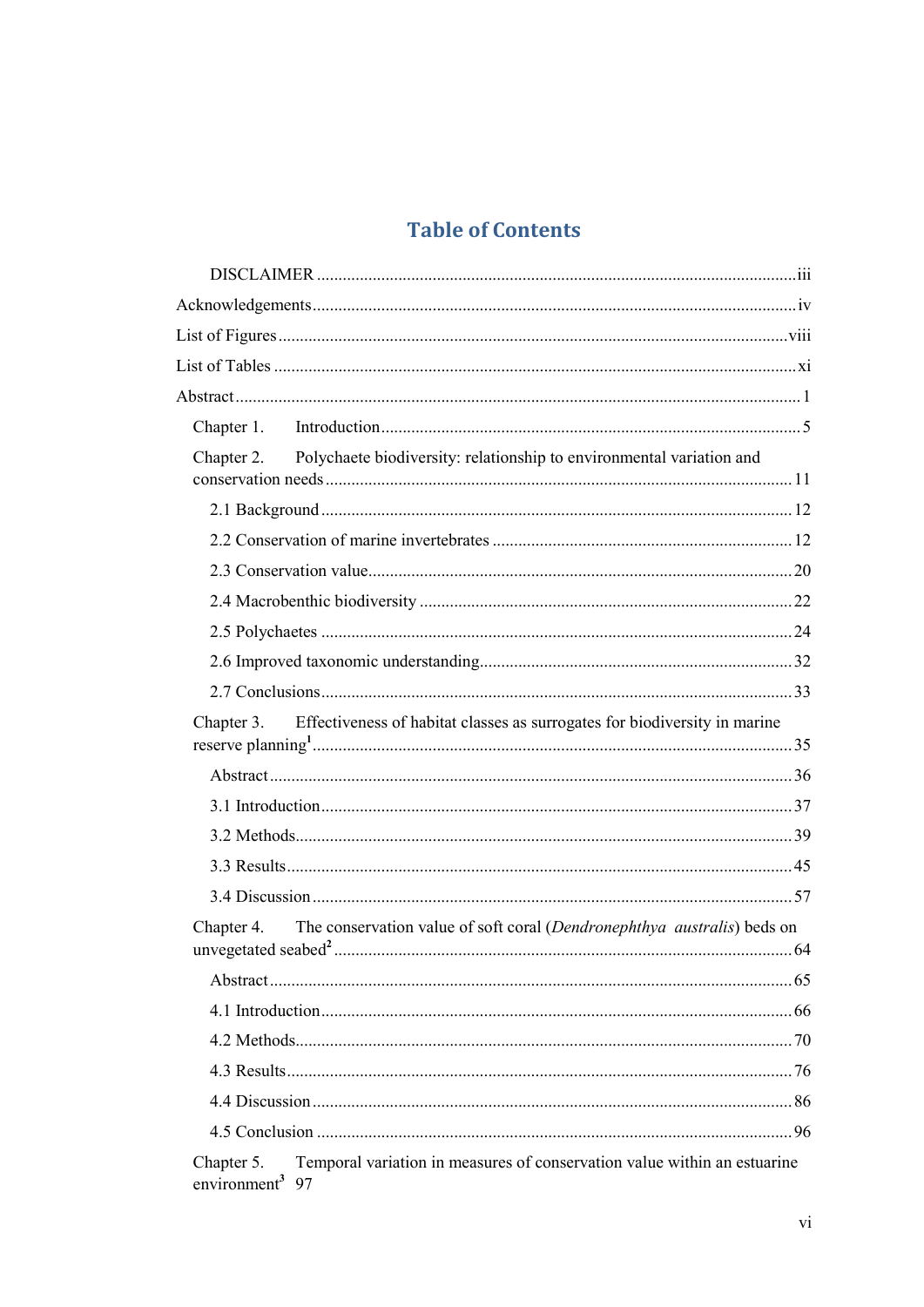| One new species of Nephtys Cuvier, 1817 and two new species of<br>Chapter 6.<br>Micronephthys Friedrich, 1939 (Polychaeta: Phyllodocida: Nephtyidae) from eastern |      |
|-------------------------------------------------------------------------------------------------------------------------------------------------------------------|------|
|                                                                                                                                                                   |      |
|                                                                                                                                                                   |      |
|                                                                                                                                                                   |      |
|                                                                                                                                                                   |      |
|                                                                                                                                                                   |      |
|                                                                                                                                                                   |      |
|                                                                                                                                                                   |      |
|                                                                                                                                                                   |      |
| 7.2 The use of habitat classification schemes to select marine protected areas  189                                                                               |      |
|                                                                                                                                                                   |      |
|                                                                                                                                                                   |      |
|                                                                                                                                                                   |      |
|                                                                                                                                                                   |      |
|                                                                                                                                                                   |      |
|                                                                                                                                                                   |      |
| Appendix B: Location of the study sites in the Port Stephens-Great Lakes Marine Park,<br>NSW, Australia                                                           | .262 |
|                                                                                                                                                                   |      |
|                                                                                                                                                                   |      |
|                                                                                                                                                                   |      |
|                                                                                                                                                                   |      |
|                                                                                                                                                                   |      |
|                                                                                                                                                                   |      |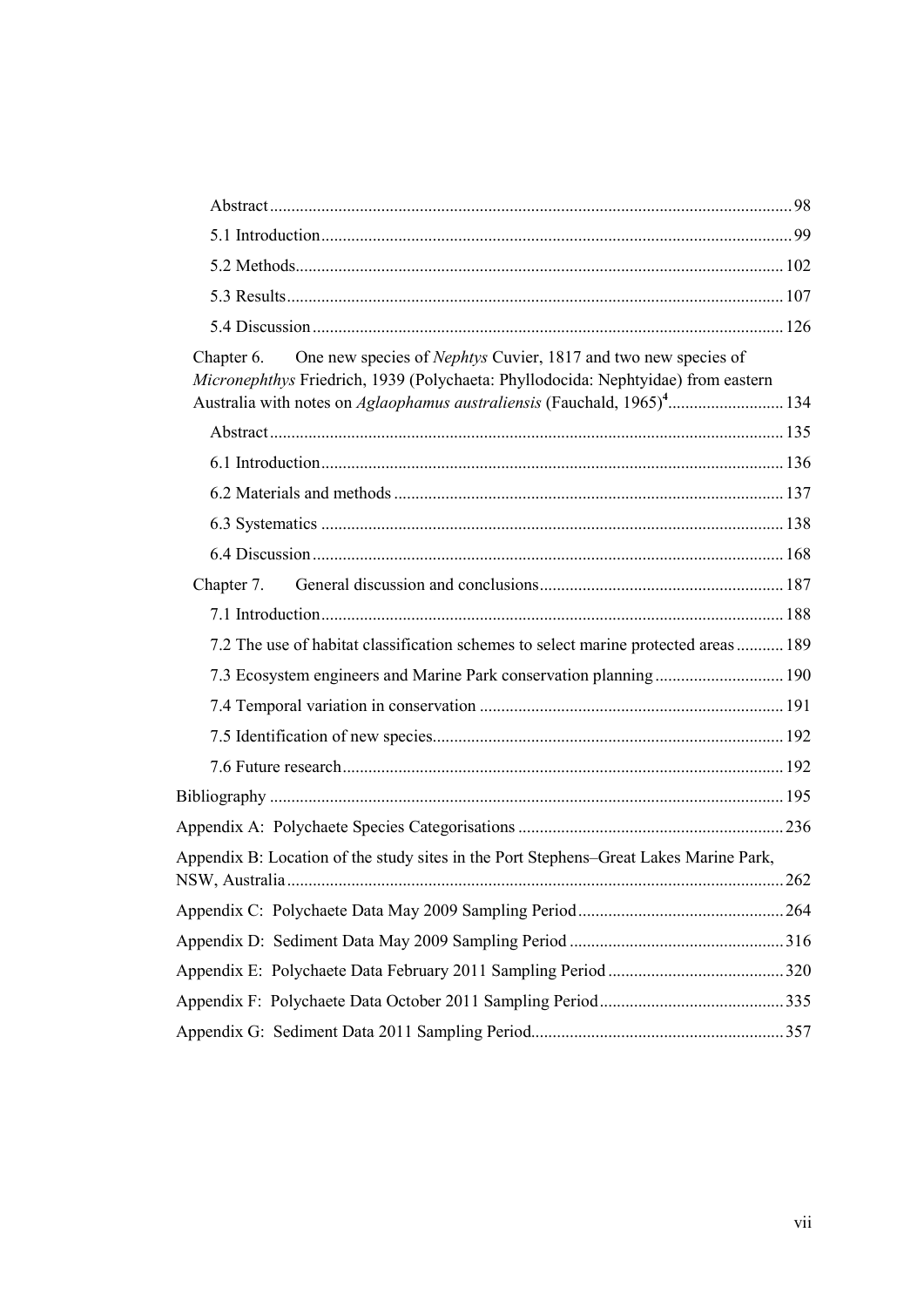## **List of Figures**

<span id="page-8-0"></span>

| Figure 3.1: Location of the study in the Port Stephens–Great Lakes Marine Park, NSW, Australia41                                                                                                                                                                                                                                                                                         |
|------------------------------------------------------------------------------------------------------------------------------------------------------------------------------------------------------------------------------------------------------------------------------------------------------------------------------------------------------------------------------------------|
| Figure 3.2: Species richness (a) and total abundance (b) of polychaetes recorded at sites within                                                                                                                                                                                                                                                                                         |
| habitats in the Port Stephens estuary, Port Stephens-Great Lakes Marine Park (P/Z                                                                                                                                                                                                                                                                                                        |
| Posidonia/Zostera mix). Sites are identified by the numbers within each habitat class. Values for                                                                                                                                                                                                                                                                                        |
|                                                                                                                                                                                                                                                                                                                                                                                          |
| Figure 3.2 (cont.): (c) the mean number of species recorded and (d) mean total abundance recorded in                                                                                                                                                                                                                                                                                     |
|                                                                                                                                                                                                                                                                                                                                                                                          |
| Figure 3.3: Unconstrained PCO plot of the spatial structure of polychaete assemblages in the Port                                                                                                                                                                                                                                                                                        |
| Stephens estuary. The habitats sampled are represented by the different symbols, and each point<br>represents a site within a habitat. The vector overlays represent species with a Pearson                                                                                                                                                                                              |
|                                                                                                                                                                                                                                                                                                                                                                                          |
|                                                                                                                                                                                                                                                                                                                                                                                          |
| Figure 3.4: dbRDA ordination plot showing the structural arrangement of polychaete assemblages in<br>Port Stephens estuary overlaid with the vectors of the environmental variables that explained<br>significant amounts of variation in the assemblages. Vectors represent the direction and<br>magnitude of the Pearson correlation of each variable with the dbRDA axes. Symbols are |
| Figure 3.5: Proposed revised bio-geomorphic scheme for the Port Stephens - Great Lakes Marine                                                                                                                                                                                                                                                                                            |
|                                                                                                                                                                                                                                                                                                                                                                                          |
| Figure 4.1: Dendronephthya australis habitat, Port Stephens, Australia. Images supplied by David                                                                                                                                                                                                                                                                                         |
|                                                                                                                                                                                                                                                                                                                                                                                          |
| Figure 4.2: Location of study sites within each habitat in the Port Stephens estuary, Port Stephens-                                                                                                                                                                                                                                                                                     |
| Great Lakes Marine Park, NSW, Australia (see Appendix B for site numbers). The area in red                                                                                                                                                                                                                                                                                               |
|                                                                                                                                                                                                                                                                                                                                                                                          |
| indicates the location of <i>Dendronephthya australis</i> habitat in the Port Stephens estuary (area of                                                                                                                                                                                                                                                                                  |
|                                                                                                                                                                                                                                                                                                                                                                                          |
| Figure 4.3: MDS ordination plot depicting variation in polychaete assemblages among sites (depicted                                                                                                                                                                                                                                                                                      |
| by the replicate symbols) within four habitats in the Port Stephens estuary, Port Stephens-Great                                                                                                                                                                                                                                                                                         |
| Lakes Marine Park in February and October 2011. Ordination based on data of mean abundance                                                                                                                                                                                                                                                                                               |
|                                                                                                                                                                                                                                                                                                                                                                                          |
| Figure 4.4: Total abundance (a) and species richness (b) of polychaetes in replicate sites within the                                                                                                                                                                                                                                                                                    |
| Dendronephthya australis and other habitats in the Port Stephens estuary, Port Stephens-Great                                                                                                                                                                                                                                                                                            |
| Lakes Marine Park. Values for each site are mean+standard error $(n=5)$ . Sampling occurred in                                                                                                                                                                                                                                                                                           |
|                                                                                                                                                                                                                                                                                                                                                                                          |
| Figure 4.5: MDS ordination plot depicting variation in multivariate composition of the physical                                                                                                                                                                                                                                                                                          |
| characteristics of habitats (depicted by the replicate symbols) within the Port Stephens estuary,                                                                                                                                                                                                                                                                                        |
|                                                                                                                                                                                                                                                                                                                                                                                          |
| Figure 4.6: Comparison of the physical attributes of the Dendronephthya australis habitat and the                                                                                                                                                                                                                                                                                        |
| current physical attributes of the other habitats tested in the Port Stephens estuary, Port                                                                                                                                                                                                                                                                                              |
| Stephens-Great Lakes Marine Park from October 2011. The variables shown are: sediment                                                                                                                                                                                                                                                                                                    |
| particle size (a, b, c), CaCO <sub>3</sub> content (d), total organic carbon content (e) and depth (f)83                                                                                                                                                                                                                                                                                 |
| Figure 5.1: Total polychaete abundance of each site (from summing the abundance in n=5 replicate                                                                                                                                                                                                                                                                                         |
| samples) in each habitat sampled in a) February 2011 and October 2011 and b) May 2009 and                                                                                                                                                                                                                                                                                                |
|                                                                                                                                                                                                                                                                                                                                                                                          |
| Figure 5.2: Pairwise scatterplots of species richness in (a) February and October 2011 (short-term data<br>set), and (b) May 2009 and October 2011 (long-term data set). The values shown are the                                                                                                                                                                                        |
|                                                                                                                                                                                                                                                                                                                                                                                          |
|                                                                                                                                                                                                                                                                                                                                                                                          |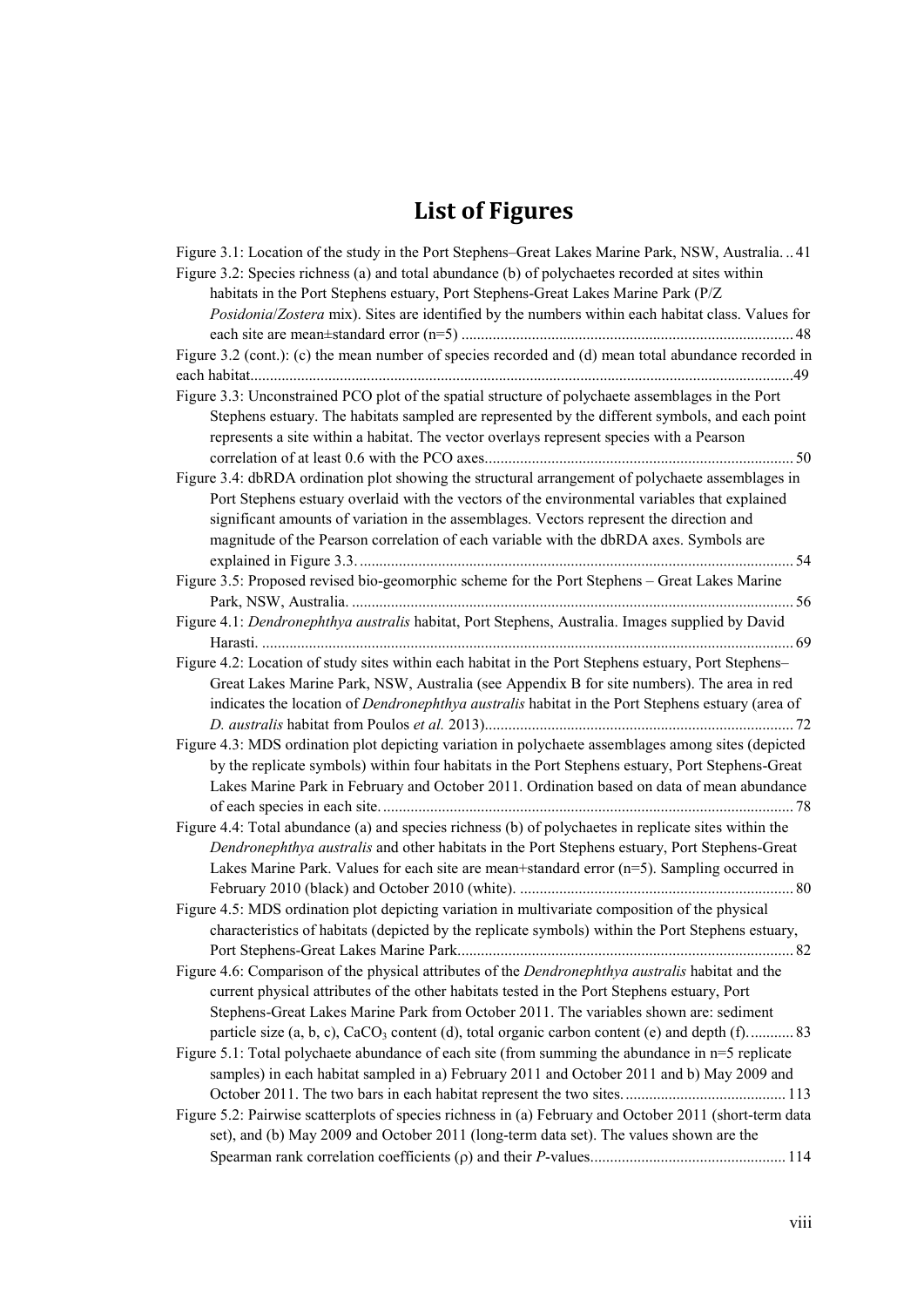Figure 5.3: Pairwise scatterplots of total abundance of polychaetes in (a) February and October 2011 (short-term data set), and (b) May 2009 and October 2011 (long-term data set). The values shown are the Spearman rank correlation coefficients (ρ) and their *P*-values........................... 115 Figure 5.4: nMDS ordination plots depicting polychaete assemblages in Port Stephens estuary for the short-term data set, in February 2011 (upper panel), and October 2011 (lower panel). Clusters of sites that are at least 30% similar in their assemblage structure are enclosed by ellipses. Labels represent unique site identification codes, with sites representing the following habitats: 1 and 4 *Posidonia*; 2 and 5 *Zostera*; 26 and 27 Sand; 29 and 32 Mud; 30 and 33 Muddy/sand. Assemblages are based on total abundance of each species in each site with abundance data: untransformed (a, d); square-root transformed (b, e); and transformed to presence/absence (c, f). ................................................................................................................................................... 117 Figure 5.5: nMDS ordination plots depicting polychaete assemblages in Port Stephens estuary for the long-term data set, in May 2009 (upper panel), and October 2011 (lower panel). Clusters of sites that are at least 30% similar in their assemblage structure are enclosed by ellipses. Labels represent unique site identification codes, with sites representing the following habitats: 1 and 4 *Posidonia*; 2 and 5 *Zostera*; 26 and 27 Sand; 29 and 32 Mud; 30 and 33 Muddy/sand. Assemblages are based on total abundance of each species in each site with abundance data: untransformed (a, d); square-root transformed (b, e); and transformed to presence/absence (c, f). ................................................................................................................................................... 118 Figure 5.6: Pairwise scatterplots of summed irreplaceability values of sites in (a) February and October 2011 (short-term data set), and (b) May 2009 and October 2011 (long-term data set). Values shown are Spearman rank correlation coefficients (ρ) and their *P*-values. ................... 121 Figure 5.7: Results of the reserve selection process for each sampling period in (a) the short-term data set, and (b) the long-term data set. The graphs show the % species accumulated from the progressive reservation of sites, with the order of sites determined by the reserve selection process. All sites were not required to achieve the conservation goal in February 2011 and May 2009........................................................................................................................................... 123 Figure 5.8: Maps showing the order in which sites were selected by a reserve selection process to achieve the conservation goal of each species being represented at least once in a reserve for: a) February 2011 sampling period; b) October 2011 sampling period. Sites labeled 0 were not required to achieve the conservation goal. The top-3 ranking sites are enclosed by circles...... 124 Figure 5.9: Maps showing the order in which sites were selected by a reserve selection process to achieve the conservation goal of each species being represented at least once in a reserve of conservation priority of each site using short term polychaete assemblage structure of each site for: a) May 2009 sampling period; and b) October 2011 sampling period. The site labeled 0 was not required to achieve the conservation goal. The top-3 ranking sites are enclosed by circles. ................................................................................................................................................... 125 Figure 6.1: Stereo microscope montage image of prostomium and anterior dorsum of *Micronephthys aurantiaca* n. sp. (AM W41472). .............................................................................................. 147 Figure 6.2: a–f *Micronephthys aurantiaca* n.sp. (AM W43574) a: Noto- and neuropodia of chaetiger 20; b: Chaetae of neuropodium of chaetiger 20; c: Chaetae of notopodium of chaetiger 20; d: Noto- and neuropodia of chaetiger 30; e: Chaetae of neuropodium of chaetiger 30; f: Chaetae of notopodium of chaetiger 40....................................................................................................... 148 Figure 6.3: a–f *Micronephthys aurantiaca* n. sp. (AM W41518) a: Parapodia of chaetiger 20 and 21; b: Noto- and neuropodia of chaetiger 20; c: Lyrate chaetae of notopodium of chaetiger 20; d: Lyrate chaetae of notopodium of chaetiger 21; e– f: Lyrate chaete of notopodium of chaetiger 35............................................................................................................................................... 149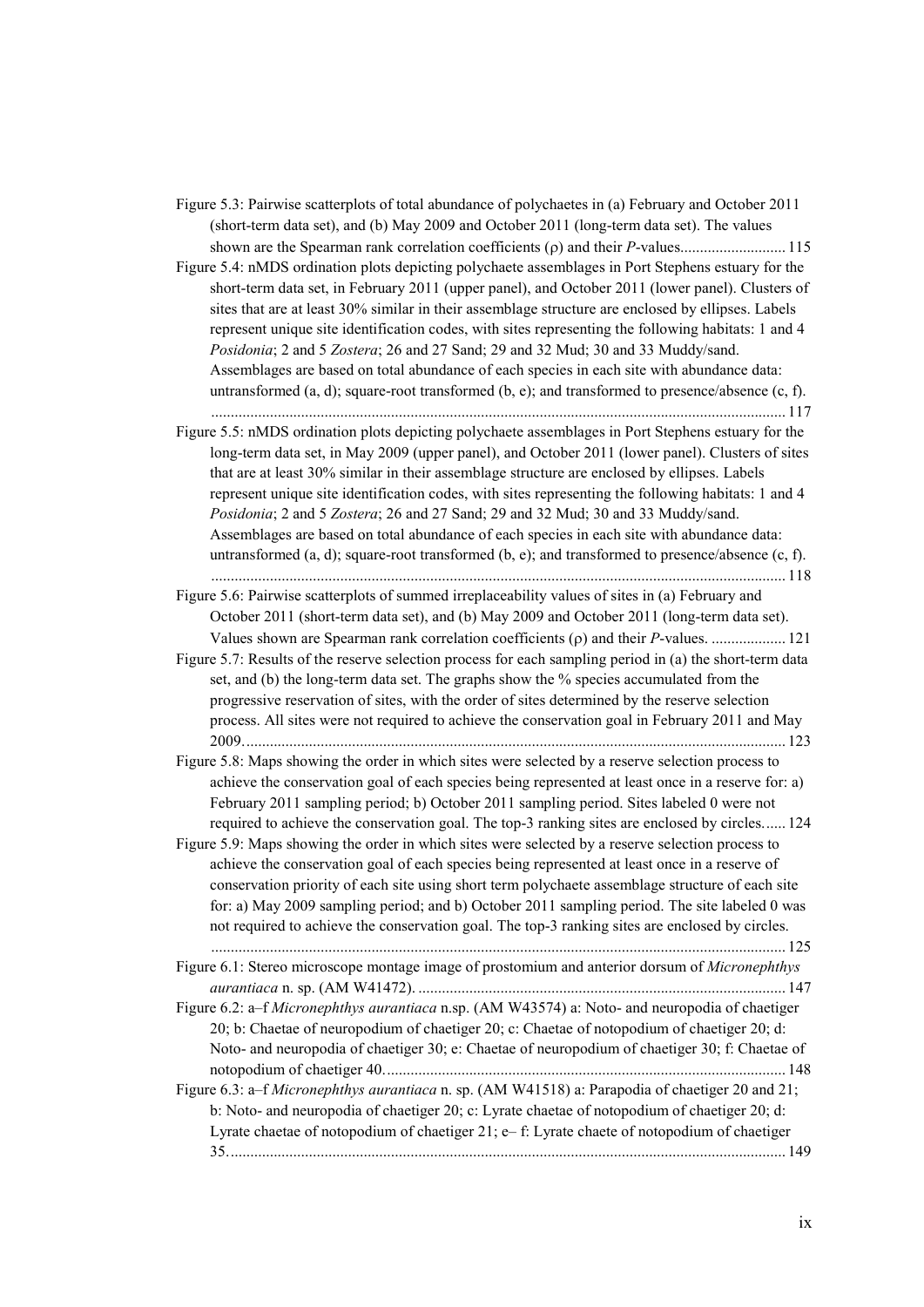| Figure 6.4: Stereo microscope montage image of prostomium and anterior dorsum of <i>Micronephthys</i>                                                                                                                                                                                              |
|----------------------------------------------------------------------------------------------------------------------------------------------------------------------------------------------------------------------------------------------------------------------------------------------------|
|                                                                                                                                                                                                                                                                                                    |
| Figure 6.5: a–f Micronephthys derupeli n.sp (AM W43573) a: Noto- and neuropodia of chaetiger 4; b:<br>Chaetae of notopodium of chaetiger 4; c: Chaetae of notopodium of Chaetiger 4; d: Chaetae of<br>neuropodium of chaetiger 8; e: Chaetae of notopodium of chaetiger 8. f: Noto- and neuropodia |
| Figure 6.6: a-d Micronephthys derupeli n.sp (AM W43573) a: Chaetae of neuropodium of chaetiger                                                                                                                                                                                                     |
| 21; b: Chaetae of notopodium of chaetiger 21; c: Chaetae of neuropodium of chaetiger 40; d:                                                                                                                                                                                                        |
| Figure 6.7: a–f Micronephthys derupeli n. sp. (AM W41549) a: Noto- and neuropodia of chaetiger 4;                                                                                                                                                                                                  |
| b-c: Chaetae of notopodium of chaetiger 4; d: Noto- and neuropodia of chaetiger 8; e:                                                                                                                                                                                                              |
| Branchiae of neuropodium of chaetiger 8; f: Chaetae of notopodium of chaetiger 8 157                                                                                                                                                                                                               |
| Figure 6.8: a-f Micronephthys derupeli n. sp. (AM W41549) a: Noto- and neuropodia of chaetiger 20                                                                                                                                                                                                  |
| b: Chaetae of neuropodium chaetiger 20; ci: Branchiae of neuropodium chaetiger 20; d: Noto-                                                                                                                                                                                                        |
|                                                                                                                                                                                                                                                                                                    |
| Figure 6.9: Stereo microscope montage image of prostomium, everted pharynx and anterior dorsum of                                                                                                                                                                                                  |
|                                                                                                                                                                                                                                                                                                    |
| Figure 6.10: a-f Nephtys triangula n.sp. (AM W43573) a: Noto- and neuropodia of chaetiger 3; b:                                                                                                                                                                                                    |
| Chaetae of neuropodium of chaetiger 3; c: Noto- and neuropodia of chaetiger 20; d: Chaetae of                                                                                                                                                                                                      |
| neuropodium of chaetiger 20; e: Noto- and neuropodia of chaetiger 40; f: Noto- and neuropodia                                                                                                                                                                                                      |
|                                                                                                                                                                                                                                                                                                    |
| Figure 6.11: a–f Nephtys triangula n. sp. (AM W24763) a: Noto- and neuropodia of chaetiger 3; b:                                                                                                                                                                                                   |
| Branchiae of neuropodium of chaetiger 3 that are present from chaetiger 3 and continue to<br>posterior end; c- d: Chaetae of neuropodium of chaetiger 3; e: Noto- and neuropodia of                                                                                                                |
|                                                                                                                                                                                                                                                                                                    |
| Figure 6.12: a-f Nephtys triangula n. sp. (AM W24763) a: Chaetae of neuropodium of chaetiger 20; b:                                                                                                                                                                                                |
| Noto- and neuropodia of chaetiger 40; c: Chaetae of neuropodium of chaetiger 40; d: Branchiae                                                                                                                                                                                                      |
| of neuropodium of chaetiger 40; e: Noto- and neuropodia of posterior end; f: ornamental chaetae                                                                                                                                                                                                    |
|                                                                                                                                                                                                                                                                                                    |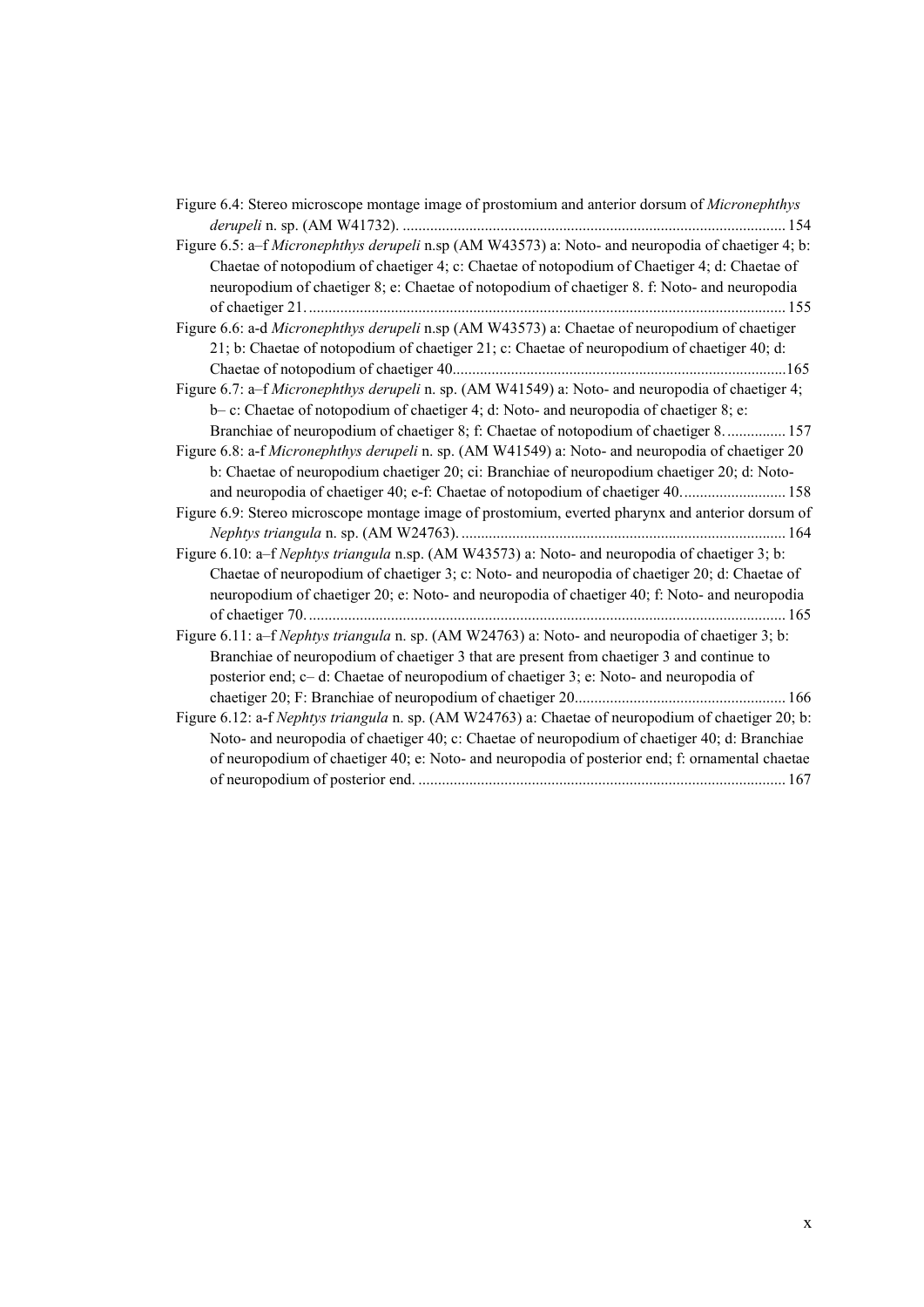## **List of Tables**

<span id="page-11-0"></span>

| Table 3.1: Summary of univariate PERMANOVA results testing for differences among habitat classes                |
|-----------------------------------------------------------------------------------------------------------------|
| and sites (habitat class) in mean species richness of polychaetes and mean abundance of                         |
| polychaetes. P-values were calculated from permutation of residuals under a reduced model                       |
| (n=9999 permutations). Also shown is the square-root of the components of variation (Var) 47                    |
| Table 3.2: Summary of PERMANOVA results testing for differences in polychaete assemblages                       |
| among habitat classes and among sites (habitat class), and pairwise tests for differences between               |
| habitat classes. P-values for both analyses were calculated from permutation of residuals under a               |
| reduced model ( $n=9999$ permutations) and Monte Carlo P-values (i.e. $P(MC)$ ) were used for the               |
| pairwise tests because of the small numbers of unique permutations for some comparisons. Also                   |
|                                                                                                                 |
| Table 3.3: Results of DISTLM showing the three environmental variables that are significant                     |
| predictors of spatial variation in polychaete assemblages, the relative importance of each                      |
| variable in the model linking these three variables to assemblage variation (fitted model) and the              |
| relative importance of each variable to total variation in the polychaete assemblages 54                        |
| Table 3.4: Values of Pearson correlations of the selected environmental variables with each of the              |
| dbRDA axes. The variables were distance to estuary entrance, ln (% sediment in 212 μm                           |
|                                                                                                                 |
| Table 4.1: Summary of: a) PERMANOVA results testing for differences in polychaete assemblages                   |
| among habitats, sites within habitats, and at different times (P-values were calculated from                    |
| permutation of residuals under a reduced model, n=9999 permutations); b) pairwise t-tests                       |
|                                                                                                                 |
| Table 4.2: Summary of SIMPER results showing the five most influential species responsible for                  |
| dissimilarity in assemblage structure of polychaetes between the <i>Dendronephthya australis</i> soft           |
|                                                                                                                 |
| Table 4.3: a) Summary of PERMANOVA results testing for differences among habitats, sites within                 |
| habitats, and at different times, in total polychaete species richness and polychaete abundance.                |
| $P$ -values were calculated from permutation of residuals under a reduced model (n=9999                         |
| permutations). Analyses were done on untransformed data (results of Cochran's C test are                        |
| shown; b) results of pairwise <i>t</i> -tests for the time x site(habitat) interaction for differences in total |
| abundance and species richness of sites (habitats) between the two sampling periods.  81                        |
| Table 5.1: Total number of polychaete species sampled in each site within each habitat during May               |
| 2009, February 2011 and October 2011, and in the short-term (February-October 2011) and                         |
|                                                                                                                 |
| Table 5.2: Temporal turnover in species composition for the short-term (February-October 2011) and              |
| long-term (May 2009-October 2011) data sets. The value shown for each site is the species                       |
|                                                                                                                 |
| Table 5.3: Results of the Relate test for the two Bray-Curtis similarity matrices in the short-term             |
| (February and October 2011) and long-term (May 2009 and October 2011) data sets. Values                         |
|                                                                                                                 |
| Table 5.4: Summed irreplaceability values of sites (for the conservation goal of each species being             |
| represented at least once in a reserve) based on data from the May 2009, February 2011, and                     |
|                                                                                                                 |
|                                                                                                                 |
| Table 6.2: Records of the genus Nephtys from Australian and Indo-Pacific waters.  177                           |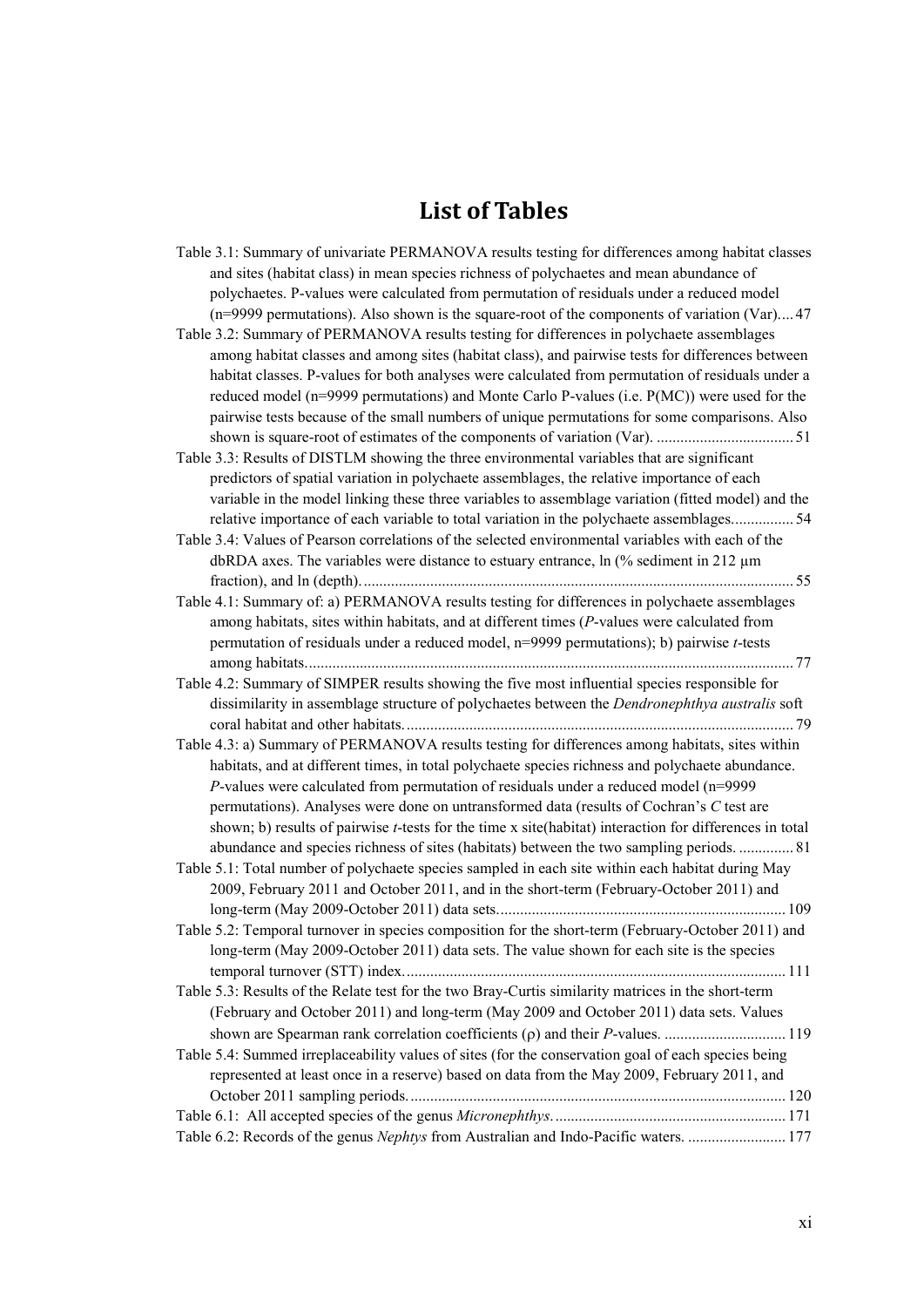### **Abstract**

<span id="page-12-0"></span>Globally the world's oceans are threatened with loss in biodiversity due to pressures from fishing, habitat destruction, invasive species, pollution and global climate change. Marine protected areas (MPAs) are an effective approach, in concert with other management approaches, to protecting marine environments and their component biodiversity, sustaining productivity of marine resources, and managing multiple uses in coastal marine environments. With detailed information on the marine biodiversity of an area in which an MPA is proposed, the relative conservation value of different places within the area can be quantified by measures such as species richness, rarity, assemblage diversity, total abundance of organisms, and presence of critical habitats.

However, the lack of information on the distribution and abundance of marine biodiversity, and its temporal dynamics, is problematic for the selection and design of MPAs. To overcome this constraint, habitats are commonly used as a biodiversity surrogate for biodiversity in marine conservation planning to select MPAs and draw zone boundaries.

This research tested the validity of two habitat-based surrogacy schemes, and assessed the implications for assigning conservation value to sites from short- and long-term temporal variation in biodiversity. This research employed polychaete biodiversity as the object of biodiversity assessment and conservation. Polychaetes were used as they can comprise over one-third of species of benthic infaunal assemblages, they are the most frequent and abundant marine metazoans in benthic environments, and they are a reliable surrogate for other macrobenthic taxa. Despite the significance of polychaetes for estuarine biodiversity and ecological functioning, major gaps remain in their taxonomy. In this research, three new polychaete species have been described, contributing to Australia's marine species inventory and knowledge of Australia's endemism. This research was undertaken in the Port Stephens-Great Lakes Marine Park, New South Wales (NSW), Australia.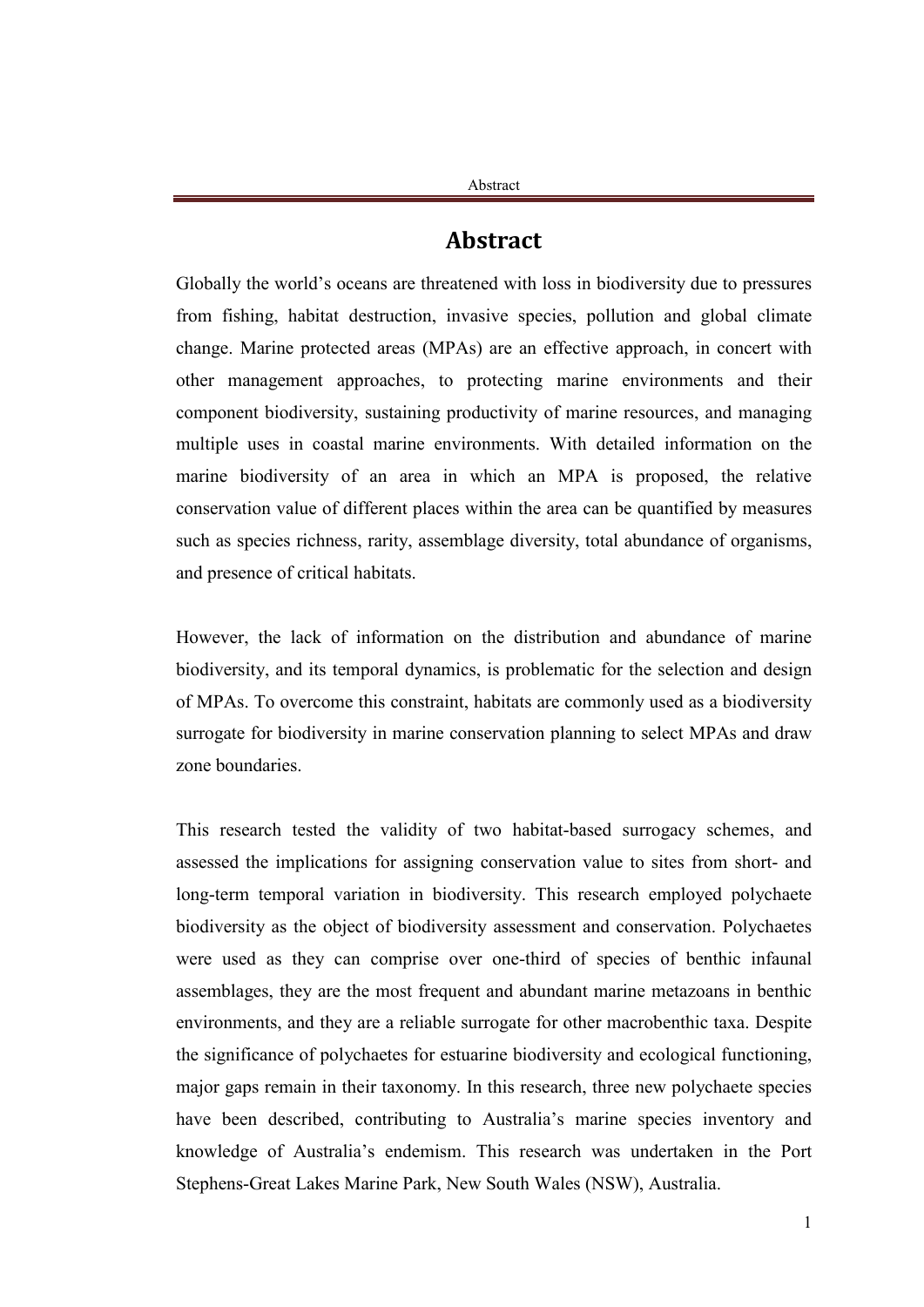Surrogates are used in marine conservation planning when there is limited information on the distribution of biodiversity, and representation of species and assemblage diversity are conservation goals. With prior confirmation of their relationship to spatial variation in biodiversity, habitat classification schemes are a potentially useful surrogate. It was tested whether polychaete biodiversity differed among six estuarine habitat classes defined for conservation planning in the Port Stephens-Great Lakes Marine Park, New South Wales, Australia: subtidal sand, mud, muddy sand, and seagrass beds comprising *Posidonia australis*, *Zostera capricorni* and mixed *Posidonia/Zostera*. Polychaetes were sampled from replicate sites in each habitat and differences among habitat classes in species richness, abundance, and assemblage structure were examined. Several environmental variables, known to be important determinants of polychaete distribution, were also quantified at each site. Ninety-five species of polychaetes (belonging to 35 families) were identified. Species richness and abundance did not differ among the habitat classes. Polychaete assemblages of subtidal sand differed from assemblages in both mud and muddy sand, however, assemblages in all other habitats were not different. A combination of some of the measured environmental variables (distance to the estuary entrance, depth, sediment grain size) was a more important association of assemblage variation than the habitat classes. Using these predictors, an alternative bio-geomorphic scheme is proposed that differs to the scheme currently utilised in marine park planning. This study demonstrates the critical importance of testing assumptions about surrogacy and an approach for refining surrogates.

Ecosystem engineers are organisms that create or modify habitat, altering the presence and distribution of species. Species can be considered engineers if they provide conditions not present elsewhere in the landscape and if other species are only able to live in the engineered patches. The conservation value of an area is enhanced by the occurrence of ecosystem engineers with restricted and patchy distributions. *Dendronephthya australis* (Nephtheidae), a geographically restricted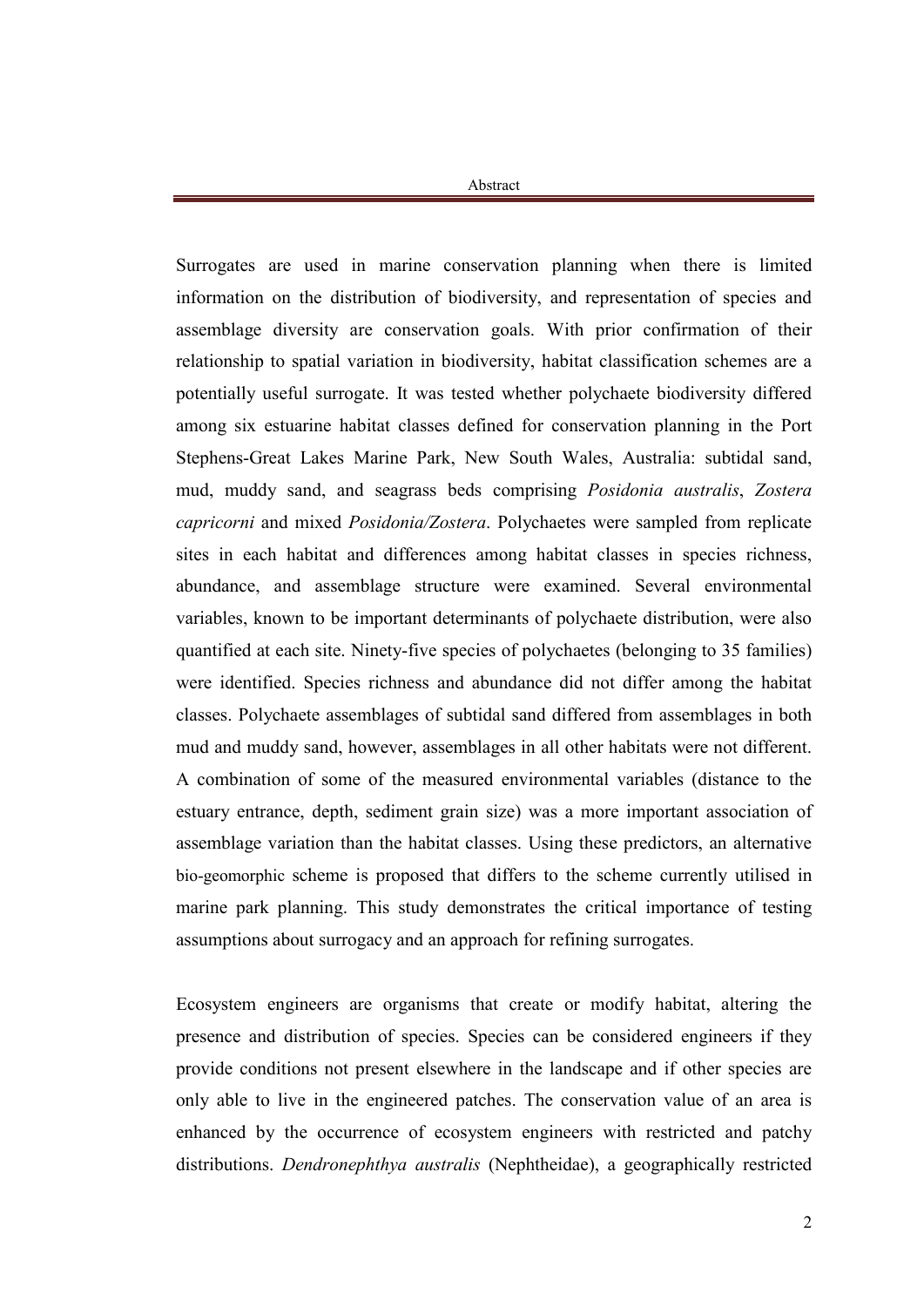species of temperate soft coral, occurs patchily on unvegetated subtidal sediment in the Port Stephens-Great Lakes Marine Park, Australia. This study compared the polychaete biodiversity of this putative 'soft coral habitat' with three other unvegetated and uncolonised habitats in the Port Stephens estuary over two sampling periods in February and October 2011, with the aim of determining the distinctiveness of *D. australis* as a habitat. Abiotic attributes of all habitats were compared to determine whether they were affected by the presence of the soft coral. A total of 110 polychaete species were identified, including 69 species (29 families) and 87 species (33 families) identified in each sampling period. The family Poecilochaetidae occurred only within the soft coral habitat, and the families Goniadidae and Polynoidae were absent from this habitat and present in all other habitats. Polychaete assemblage structure of the *D. australis* habitat differed significantly from the unvegetated and uncolonised habitats in both sampling periods, and assemblages of the unvegetated and uncolonised habitats did not differ. High abundance of *Spio pacifica* (Spionidae) within the *D. australis* habitat, high abundance of *Lumbrineris* cf *latreilli* (Lumbrineridae) in sand habitat, and differences in the abundance of *Mediomastus australiensis* (Capitellidae) were responsible for the dissimilarity between the *D. australis* habitat and all other habitats. The multivariate set of physical habitat attributes did not differ among the four habitats. The *D. australis* 'habitat' was found to be occupied by a unique polychaete assemblage, compared to unvegetated habitats, and therefore has a high conservation value.

A critical consideration for conservation planning is the temporal stability of the conservation priority of candidate sites. A potential consequence of complex patterns of spatio-temporal variation in the biodiversity of dynamic environments (such as estuaries) is that conservation ranking of candidate sites may vary, depending on the time they were assessed. This study tested for the existence of significant temporal variation in several measures of conservation value (species richness, total abundance, assemblage diversity, summed irreplaceability) of sites across five